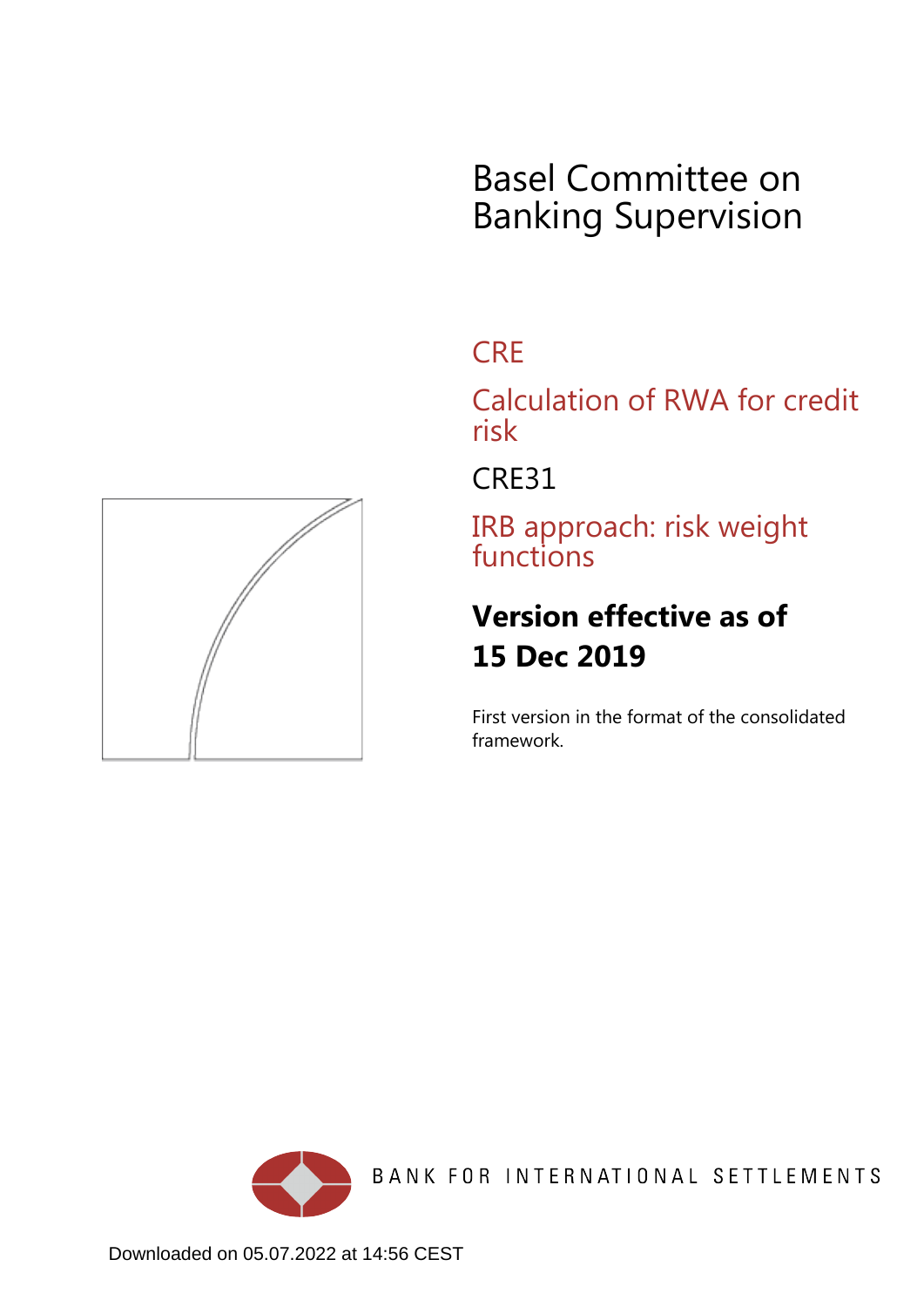*© Bank for International Settlements 2022. All rights reserved.*

Downloaded on 05.07.2022 at 14:56 CEST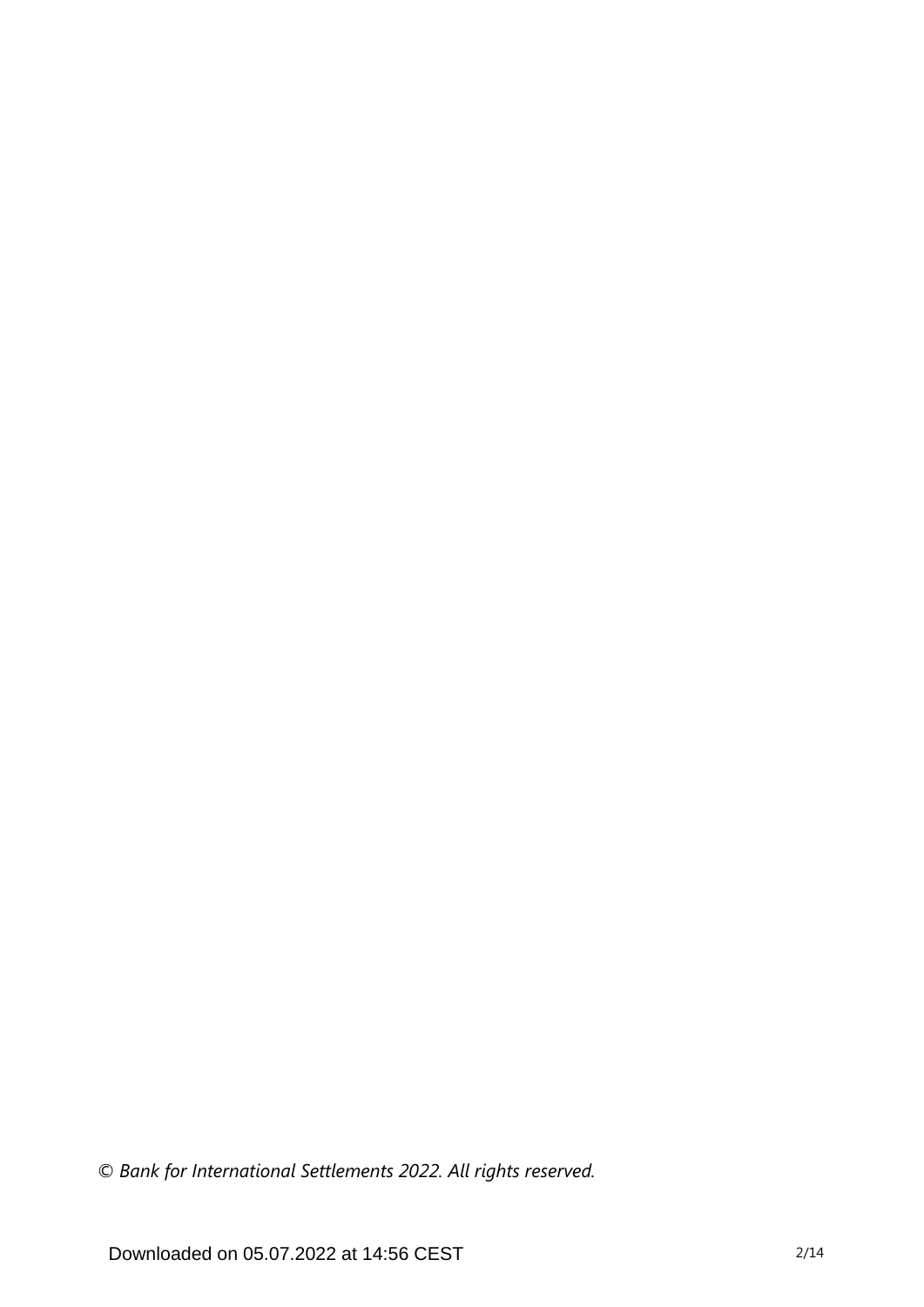# **Introduction**

This chapter presents the calculation of risk weighted assets under the internal ratings-based (IRB) approach for: (i) corporate, sovereign and bank exposures; (ii) retail exposures; and (iii) equity exposures. Risk weighted assets (RWA) are designed to address unexpected losses (UL) from exposures. The method of calculating expected losses (EL), and for determining the difference between that measure and provisions, is described [CRE35.](https://www.bis.org/basel_framework/chapter/CRE/35.htm?tldate=20210228&inforce=20191215&published=20191215) **31.1**

# **Explanation of the risk-weight functions**

- Regarding the risk-weight functions for deriving risk weighted assets set out in this chapter: **31.2**
	- (1) Probability of default (PD) and loss-given-default (LGD) are measured as decimals
	- (2) Exposure at default (EAD) is measured as currency (eg euros), except where explicitly noted otherwise
	- (3) ln denotes the natural logarithm
	- (4) N(x) denotes the cumulative distribution function for a standard normal random variable (ie the probability that a normal random variable with mean zero and variance of one is less than or equal to x). The normal cumulative distribution function is, for example, available in Excel as the function NORMSDIST.
	- (5) G(z) denotes the inverse cumulative distribution function for a standard normal random variable (ie the value of x such that  $N(x) = z$ ). The inverse of the normal cumulative distribution function is, for example, available in Excel as the function NORMSINV.

# **Risk-weighted assets for corporate, sovereign and bank exposures**

## **Risk-weight functions for corporate, sovereign and bank exposures**

- **31.3** The derivation of RWA is dependent on estimates of the PD, LGD, EAD and, in some cases, effective maturity (M), for a given exposure.
- **31.4** For exposures not in default, the formula for calculating RWA is as follows (illustrative risk weights are shown in [CRE99](https://www.bis.org/basel_framework/chapter/CRE/99.htm?tldate=20210228&inforce=20191215&published=20191215)):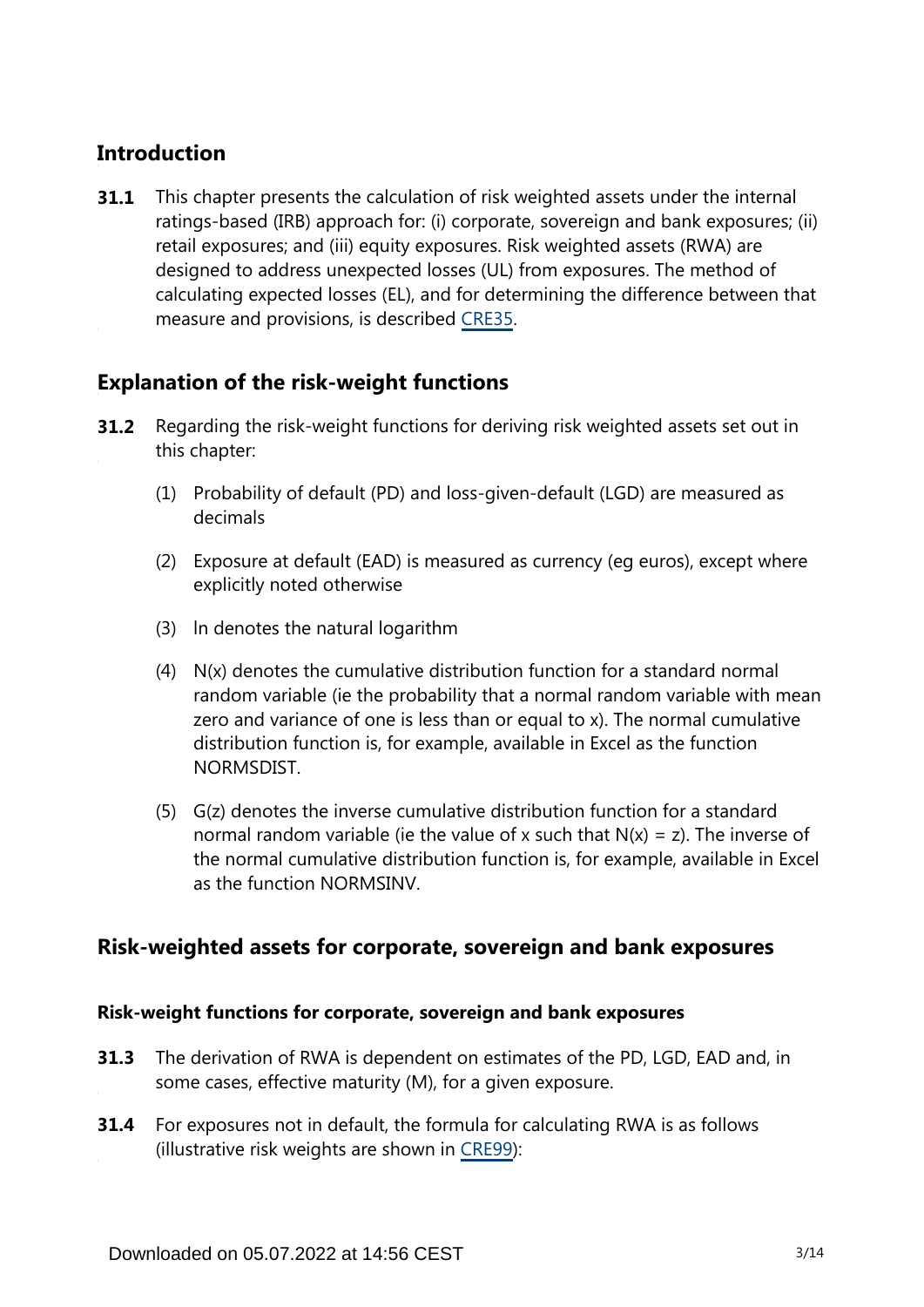Correlation = R = 0.12 
$$
\cdot \frac{(1-e^{-50.PD})}{(1-e^{-50})}
$$
 + 0.24  $\cdot \left(1 - \frac{(1-e^{-50.PD})}{(1-e^{-50})}\right)$ 

Maturity adjustment =  $b = \left[ 0.11852 - 0.05478 \cdot \ln(PD) \right]^2$ 

\n
$$
\text{Capital requirement} = K = \left[ \text{LGD} \cdot N \left[ \frac{G(PD)}{\sqrt{(1-R)}} + \sqrt{\frac{R}{1-R}} \cdot G(0.999) \right] - PD \cdot \text{LGD} \right] \cdot \frac{\left( 1 + (M - 2.5) \cdot b \right)}{\left( 1 - 1.5 \cdot b \right)}
$$
\n

 $RWA = K \cdot 12.5 \cdot EAD$ 

- If the calculation in [CRE31.4](https://www.bis.org/basel_framework/chapter/CRE/31.htm?tldate=20210228&inforce=20191215&published=20191215#paragraph_CRE_31_20191215_31_4) above results in a negative capital charge for any individual sovereign exposure, banks should apply a zero capital charge for that exposure. **31.5**
- Regarding the formula set out in [CRE31.4](https://www.bis.org/basel_framework/chapter/CRE/31.htm?tldate=20210228&inforce=20191215&published=20191215#paragraph_CRE_31_20191215_31_4) above, M is the effective maturity, calculated according to [CRE32.39](https://www.bis.org/basel_framework/chapter/CRE/32.htm?tldate=20210228&inforce=20191215&published=20191215#paragraph_CRE_32_20191215_32_39) to [CRE32.49](https://www.bis.org/basel_framework/chapter/CRE/32.htm?tldate=20210228&inforce=20191215&published=20191215#paragraph_CRE_32_20191215_32_49), and the following terms are used to refer to specific parts of the capital requirements formula: **31.6**

Full maturity adjustment = 
$$
\frac{(1 + (M - 2.5) \cdot b)}{(1 - 1.5 \cdot b)}
$$

Explicit maturity adjustment =  $(1 + (M - 2.5) \cdot b)$ 

- The capital requirement (K) for a defaulted exposure is equal to the greater of zero and the difference between its LGD (described in [CRE36.85\)](https://www.bis.org/basel_framework/chapter/CRE/36.htm?tldate=20210228&inforce=20191215&published=20191215#paragraph_CRE_36_20191215_36_85) and the bank's best estimate of expected loss (described in [CRE36.88](https://www.bis.org/basel_framework/chapter/CRE/36.htm?tldate=20210228&inforce=20191215&published=20191215#paragraph_CRE_36_20191215_36_88)). The risk-weighted asset amount for the defaulted exposure is the product of K, 12.5, and the EAD. **31.7**
- A multiplier of 1.25 is applied to the correlation parameter of all exposures to financial institutions meeting the following criteria: **31.8**
	- (1) Regulated financial institutions whose total assets are greater than or equal to US \$100 billion. The most recent audited financial statement of the parent company and consolidated subsidiaries must be used in order to determine asset size. For the purpose of this paragraph, a regulated financial institution is defined as a parent and its subsidiaries where any substantial legal entity in the consolidated group is supervised by a regulator that imposes prudential requirements consistent with international norms. These include, but are not limited to, prudentially regulated Insurance Companies, Broker /Dealers, Banks, Thrifts and Futures Commission Merchants.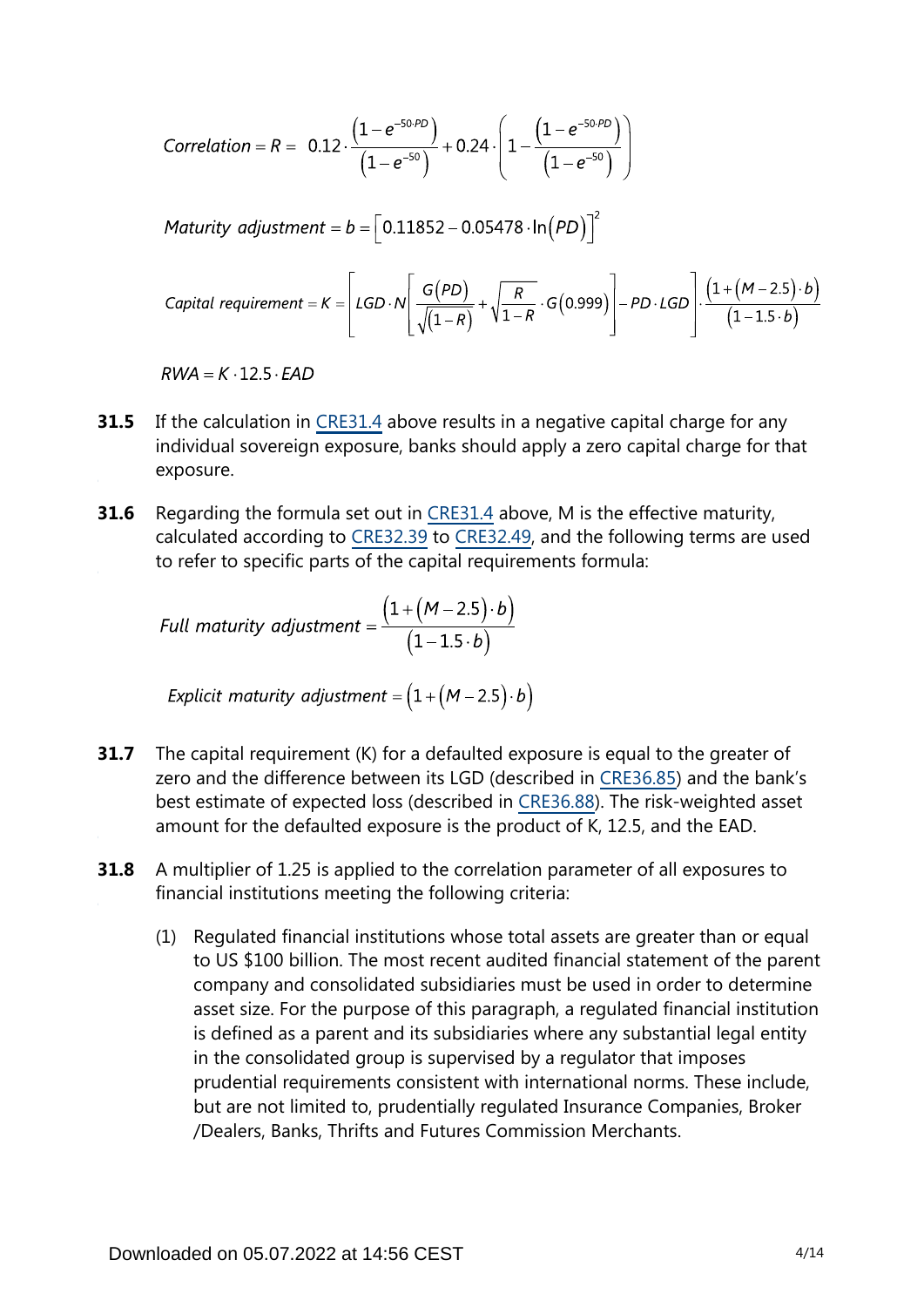(2) Unregulated financial institutions, regardless of size. Unregulated financial institutions are, for the purposes of this paragraph, legal entities whose main business includes: the management of financial assets, lending, factoring, leasing, provision of credit enhancements, securitisation, investments, financial custody, central counterparty services, proprietary trading and other financial services activities identified by supervisors.

Correlation = 
$$
R_F I = 1.25 \cdot \left[ 0.12 \cdot \frac{\left(1 - e^{-50.9D}\right)}{\left(1 - e^{-50.9}\right)} + 0.24 \cdot \left(1 - \frac{\left(1 - e^{-50.9D}\right)}{\left(1 - e^{-50.9}\right)}\right) \right]
$$

#### **Firm-size adjustment for small or medium-sized entities (SMEs)**

Under the IRB approach for corporate credits, banks will be permitted to separately distinguish exposures to SME borrowers (defined as corporate exposures where the reported sales for the consolidated group of which the firm is a part is less than €50 million) from those to large firms. A firm-size adjustment (ie 0.04 x  $(1 - (S - 5) / 45)$ ) is made to the corporate risk weight formula for exposures to SME borrowers. S is expressed as total annual sales in millions of euros with values of S falling in the range of equal to or less than €50 million or greater than or equal to €5 million. Reported sales of less than €5 million will be treated as if they were equivalent to  $\epsilon$ 5 million for the purposes of the firm-size adjustment for SME borrowers. **31.9**

Correlation = R = 0.12 
$$
\cdot \frac{(1-e^{-50 \cdot PD})}{(1-e^{-50})}
$$
 + 0.24  $\cdot \left(1 - \frac{(1-e^{-50 \cdot PD})}{(1-e^{-50})}\right)$  - 0.04  $\cdot \left(1 - \frac{(S-5)}{45}\right)$ 

**31.10** Subject to national discretion, supervisors may allow banks, as a failsafe, to substitute total assets of the consolidated group for total sales in calculating the SME threshold and the firm-size adjustment. However, total assets should be used only when total sales are not a meaningful indicator of firm size.

#### **Risk weights for specialised lending**

**31.11** Regarding project finance, object finance, commodities finance and income producing real estate sub-asset classes of specialised lending (SL):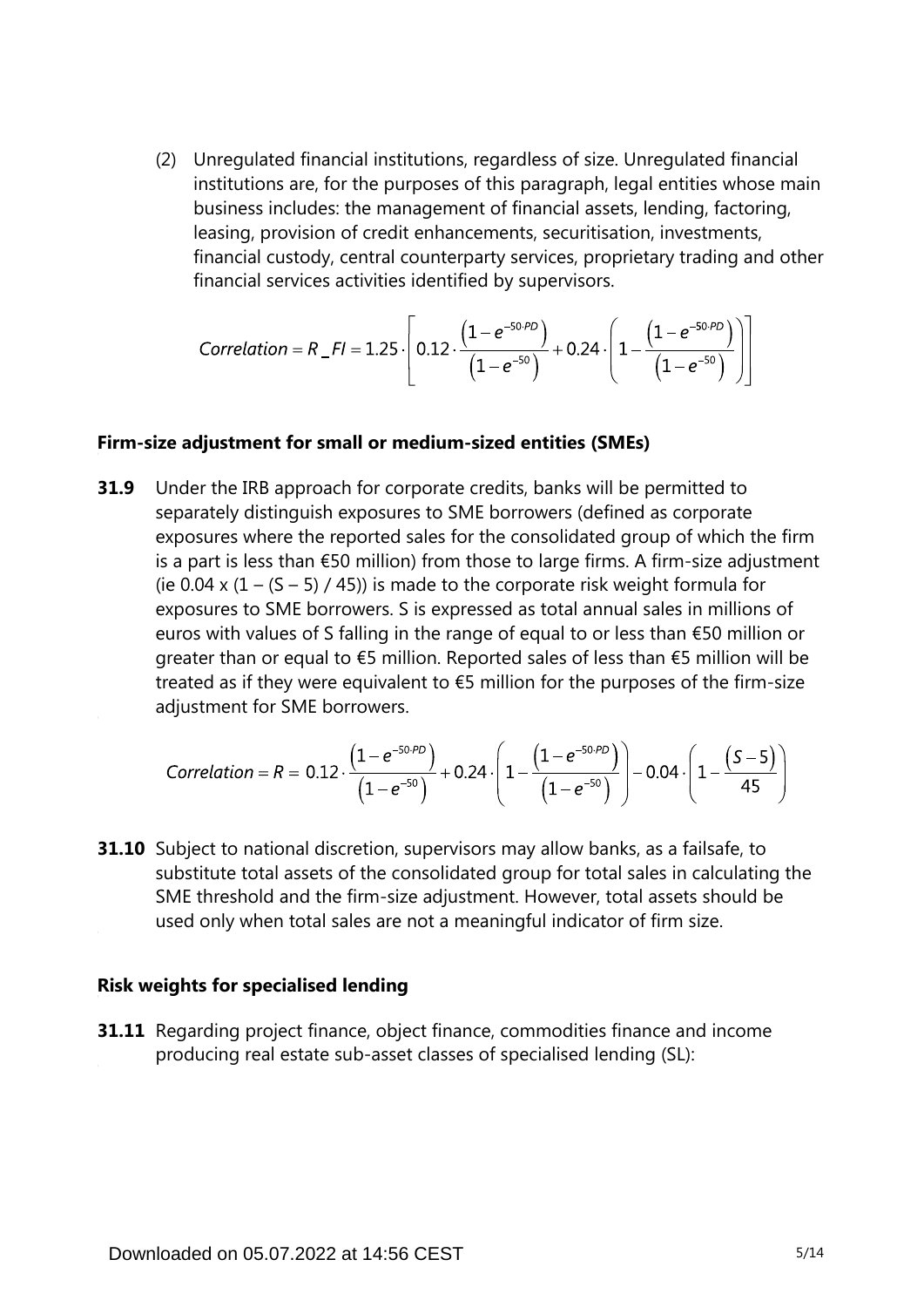- (1) Banks that meet the requirements for the estimation of PD will be able to use the foundation approach for the corporate asset class to derive risk weights for SL sub-classes. As specified in [CRE33.2,](https://www.bis.org/basel_framework/chapter/CRE/33.htm?tldate=20210228&inforce=20191215&published=20191215#paragraph_CRE_33_20191215_33_2) banks that do not meet the requirements for the estimation of PD will be required to use the supervisory slotting approach.
- (2) Banks that meet the requirements for the estimation of PD, LGD and EAD (where relevant) will be able to use the advanced approach for the corporate asset class to derive risk weights for SL sub-classes.
- **31.12** Regarding the high volatility commercial real estate (HVCRE) sub-asset class of SL, banks that meet the requirements for the estimation of PD and whose supervisor has chosen to implement a foundation or advanced approach to HVCRE exposures will use the same formula for the derivation of risk weights that is used for other SL exposures, except that they will apply the following asset correlation formula:

$$
Correlation = R = 0.12 \cdot \frac{\left(1 - e^{-50 \cdot PD}\right)}{\left(1 - e^{-50}\right)} + 0.30 \cdot \left(1 - \frac{\left(1 - e^{-50 \cdot PD}\right)}{\left(1 - e^{-50}\right)}\right)
$$

**31.13** Banks that do not meet the requirements for estimation of LGD and EAD for HVCRE exposures must use the supervisory parameters for LGD and EAD for corporate exposures, or use the supervisory slotting approach.

# **Calculation of risk-weighted assets for exposures subject to the double default framework**

- **31.14** For hedged exposures to be treated within the scope of the double default framework, capital requirements may be calculated according to [CRE31.15](https://www.bis.org/basel_framework/chapter/CRE/31.htm?tldate=20210228&inforce=20191215&published=20191215#paragraph_CRE_31_20191215_31_15) to [CRE31.17](https://www.bis.org/basel_framework/chapter/CRE/31.htm?tldate=20210228&inforce=20191215&published=20191215#paragraph_CRE_31_20191215_31_17).
- **31.15** The capital requirement for a hedged exposure subject to the double default treatment (K<sub>DD</sub>) is calculated by multiplying K<sub>0</sub> as defined below by a multiplier depending on the PD of the protection provider (PD<sub>g</sub>):

 $K_{DD} = K_q \cdot (0.15 + 160 \cdot PD_q)$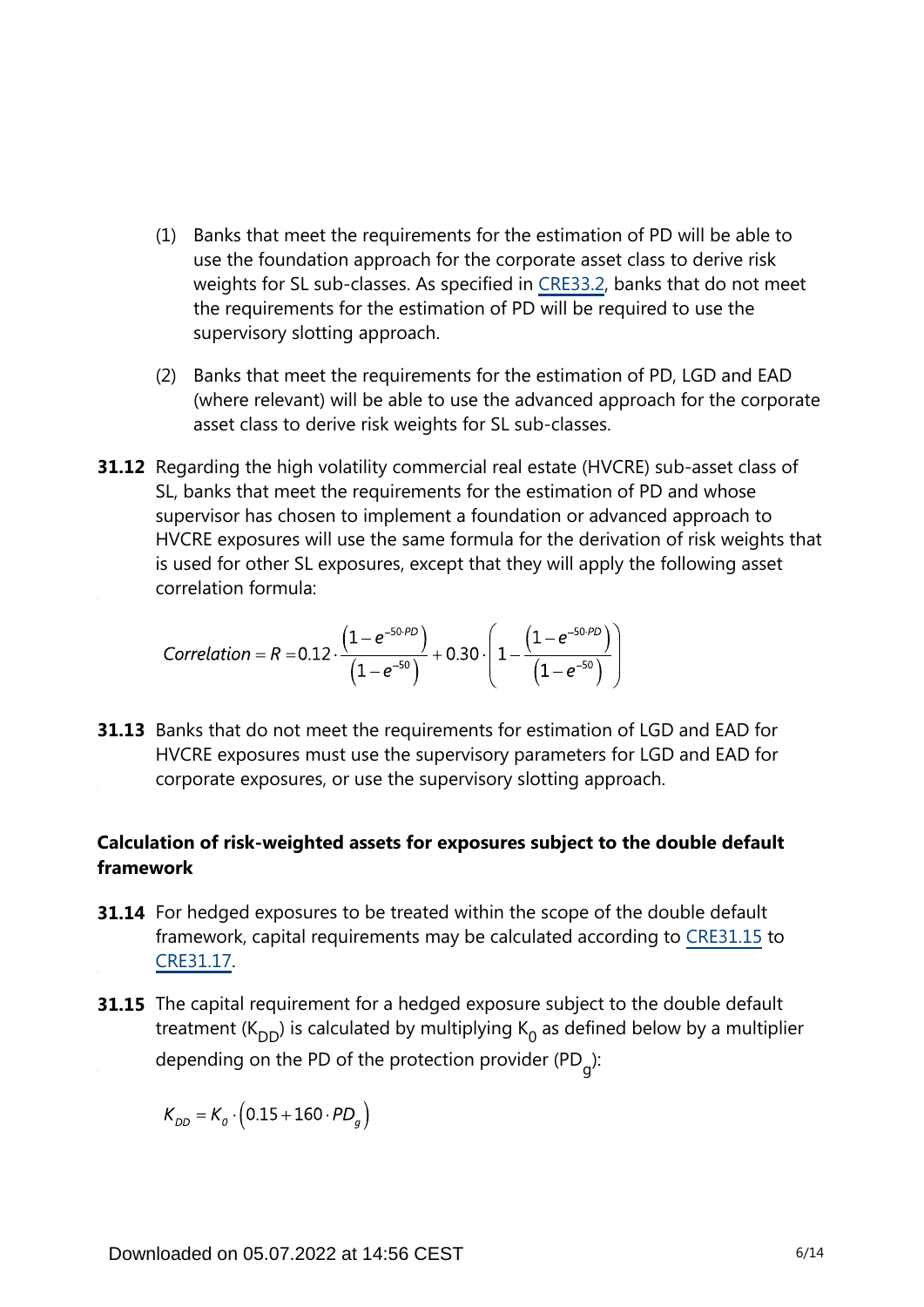# **31.16**

Regarding the formula in [CRE31.15](https://www.bis.org/basel_framework/chapter/CRE/31.htm?tldate=20210228&inforce=20191215&published=20191215#paragraph_CRE_31_20191215_31_15) above,  $K_0$  is calculated in the same way as a capital requirement for an unhedged corporate exposure (as defined in [CRE31.3](https://www.bis.org/basel_framework/chapter/CRE/31.htm?tldate=20210228&inforce=20191215&published=20191215#paragraph_CRE_31_20191215_31_3) to [CRE31.10\)](https://www.bis.org/basel_framework/chapter/CRE/31.htm?tldate=20210228&inforce=20191215&published=20191215#paragraph_CRE_31_20191215_31_10), but using different parameters for LGD and the maturity adjustment as follows, where:

- (1)  $PD_{o}$  and PD<sub>g</sub> are the probabilities of default of the obligor and guarantor, respectively, both subject to the PD floor set out in [CRE32.3](https://www.bis.org/basel_framework/chapter/CRE/32.htm?tldate=20210228&inforce=20191215&published=20191215#paragraph_CRE_32_20191215_32_3).
- (2) The correlation  $_{\text{os}}$  is calculated according to the formula for correlation (R) in  $CRE$ 31.4,  $CRE$ 31.8 or  $CRE$ 31.9, as applicable, with PD being equal to PD<sub>o</sub>
- (3) LGD<sub>g</sub> is the LGD of a comparable direct exposure to the guarantor (ie consistent with [CRE32.20](https://www.bis.org/basel_framework/chapter/CRE/32.htm?tldate=20210228&inforce=20191215&published=20191215#paragraph_CRE_32_20191215_32_20)), the LGD associated with an unhedged facility to the guarantor or the unhedged facility to the obligor, depending upon whether in the event both the guarantor and the obligor default during the life of the hedged transaction available evidence and the structure of the guarantee indicate that the amount recovered would depend on the financial condition of the guarantor or obligor, respectively; in estimating either of these LGDs, a bank may recognise collateral posted exclusively against the exposure or credit protection, respectively, in a manner consistent with [CRE32.22](https://www.bis.org/basel_framework/chapter/CRE/32.htm?tldate=20210228&inforce=20191215&published=20191215#paragraph_CRE_32_20191215_32_22), [CRE31.11](https://www.bis.org/basel_framework/chapter/CRE/31.htm?tldate=20210228&inforce=20191215&published=20191215#paragraph_CRE_31_20191215_31_11), and [CRE36.85](https://www.bis.org/basel_framework/chapter/CRE/36.htm?tldate=20210228&inforce=20191215&published=20191215#paragraph_CRE_36_20191215_36_85) to [CRE36.90,](https://www.bis.org/basel_framework/chapter/CRE/36.htm?tldate=20210228&inforce=20191215&published=20191215#paragraph_CRE_36_20191215_36_90) as applicable. There may be no consideration of double recovery in the LGD estimate.
- (4) The maturity adjustment coefficient b is calculated according to the formula for maturity adjustment (b) in [CRE31.4](https://www.bis.org/basel_framework/chapter/CRE/31.htm?tldate=20210228&inforce=20191215&published=20191215#paragraph_CRE_31_20191215_31_4), with PD being the minimum of PD<sub>o</sub> and PD<sub>g</sub>.
- (5) M is the effective maturity of the credit protection, which may under no circumstances be below the one-year floor if the double default framework is to be applied.

$$
K_o = LGD_g \cdot \left[ N \left( \frac{G(PD_o) + \sqrt{\rho_{os}} \cdot G(0.999)}{\sqrt{1 - \rho_{os}}} \right) - PD_o \right] \cdot \frac{1 + (M - 2.5) \cdot b}{1 - 1.5 \cdot b}
$$

**31.17** The risk-weighted asset amount is calculated in the same way as for unhedged exposures, ie:

 $RWA_{DD} = K_{DD} \cdot EAD_a$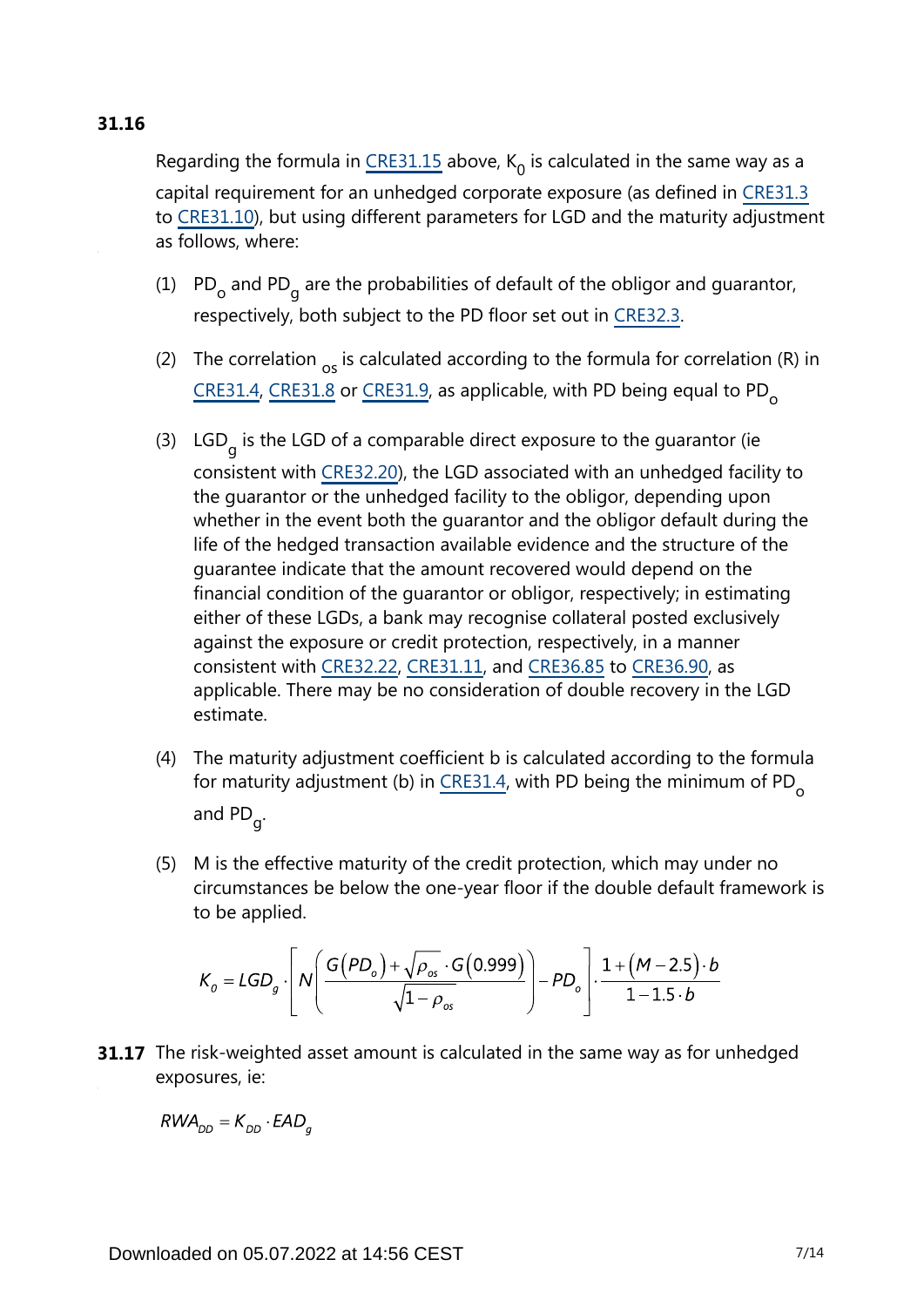# **Risk-weighted assets for retail exposures**

**31.18** There are three separate risk-weight functions for retail exposures, as defined in [CRE31.19](https://www.bis.org/basel_framework/chapter/CRE/31.htm?tldate=20210228&inforce=20191215&published=20191215#paragraph_CRE_31_20191215_31_19) to [CRE31.24](https://www.bis.org/basel_framework/chapter/CRE/31.htm?tldate=20210228&inforce=20191215&published=20191215#paragraph_CRE_31_20191215_31_24). Risk weights for retail exposures are based on separate assessments of PD and LGD as inputs to the risk-weight functions. None of the three retail risk-weight functions contain the full maturity adjustment component that is present in the risk-weight function for exposures to banks and corporates. Illustrative risk weights are shown in [CRE99](https://www.bis.org/basel_framework/chapter/CRE/99.htm?tldate=20210228&inforce=20191215&published=20191215).

#### **Retail residential mortgage exposures**

<span id="page-7-1"></span>**31.19** For exposures defined in [CRE30.19](https://www.bis.org/basel_framework/chapter/CRE/30.htm?tldate=20210228&inforce=20191215&published=20191215#paragraph_CRE_30_20191215_30_19) that are not in default and are secured or partly secured<sup>[1](#page-7-0)</sup> by residential mortgages, risk weights will be assigned based on the following formula:

Correlation =  $R = 0.15$ 

\n
$$
\text{Capital requirement} = K = \left[ \text{LGD} \cdot N \left[ \frac{G(PD)}{\sqrt{\left(1 - R\right)}} + \sqrt{\frac{R}{1 - R}} \cdot G\left(0.999\right) \right] - PD \cdot LGD \right]
$$
\n

 $RWA = K \cdot 12.5 \cdot EAD$ 

#### *Footnotes*

*[1](#page-7-1)*

*This means that risk weights for residential mortgages also apply to the unsecured portion of such residential mortgages.*

<span id="page-7-0"></span>**31.20** The capital requirement (K) for a defaulted exposure is equal to the greater of zero and the difference between its LGD (described in [CRE36.85\)](https://www.bis.org/basel_framework/chapter/CRE/36.htm?tldate=20210228&inforce=20191215&published=20191215#paragraph_CRE_36_20191215_36_85) and the bank's best estimate of expected loss (described in [CRE36.88](https://www.bis.org/basel_framework/chapter/CRE/36.htm?tldate=20210228&inforce=20191215&published=20191215#paragraph_CRE_36_20191215_36_88)). The risk-weighted asset amount for the defaulted exposure is the product of K, 12.5 and the EAD.

#### **Qualifying revolving retail exposures**

**31.21** For qualifying revolving retail exposures as defined in [CRE30.23](https://www.bis.org/basel_framework/chapter/CRE/30.htm?tldate=20210228&inforce=20191215&published=20191215#paragraph_CRE_30_20191215_30_23) that are not in default, risk weights are defined based on the following formula: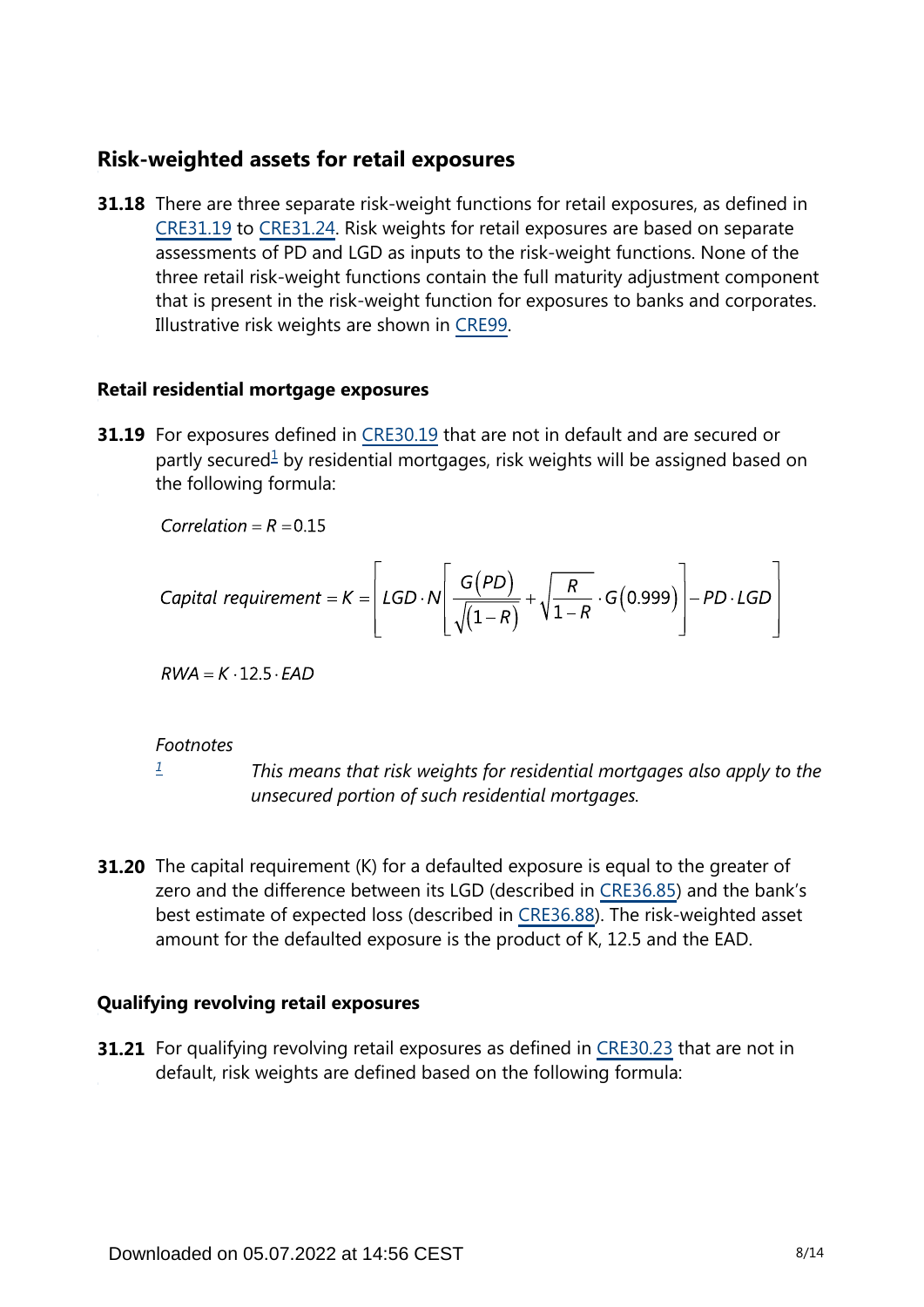Correlation =  $R = 0.04$ 

\n
$$
\text{Capital requirement} = K = \left[ \text{LGD} \cdot N \left[ \frac{G(PD)}{\sqrt{\left(1 - R\right)}} + \sqrt{\frac{R}{1 - R}} \cdot G(0.999) \right] - PD \cdot LGD \right]
$$
\n

 $RWA = K \cdot 12.5 \cdot EAD$ 

**31.22** The capital requirement (K) for a defaulted exposure is equal to the greater of zero and the difference between its LGD (described in [CRE36.85\)](https://www.bis.org/basel_framework/chapter/CRE/36.htm?tldate=20210228&inforce=20191215&published=20191215#paragraph_CRE_36_20191215_36_85) and the bank's best estimate of expected loss (described in [CRE36.88](https://www.bis.org/basel_framework/chapter/CRE/36.htm?tldate=20210228&inforce=20191215&published=20191215#paragraph_CRE_36_20191215_36_88)). The risk-weighted asset amount for the defaulted exposure is the product of K, 12.5, and the EAD.

#### **Other retail exposures**

**31.23** For all other retail exposures that are not in default, risk weights are assigned based on the following function, which allows correlation to vary with PD:

Correlation = R = 0.03 
$$
\cdot \frac{(1-e^{-35.PD})}{(1-e^{-35})} + 0.16 \cdot \left(1 - \frac{(1-e^{-35.PD})}{(1-e^{-35})}\right)
$$

\n
$$
\text{Capital requirement} = K = \left[ \text{LGD} \cdot N \left[ \frac{G(PD)}{\sqrt{(1-R)}} + \sqrt{\frac{R}{1-R}} \cdot G(0.999) \right] - PD \cdot LGD \right]
$$
\n

 $RWA = K \cdot 12.5 \cdot EAD$ 

**31.24** The capital requirement (K) for a defaulted exposure is equal to the greater of zero and the difference between its LGD (described in [CRE36.85\)](https://www.bis.org/basel_framework/chapter/CRE/36.htm?tldate=20210228&inforce=20191215&published=20191215#paragraph_CRE_36_20191215_36_85) and the bank's best estimate of expected loss (described in [CRE36.88](https://www.bis.org/basel_framework/chapter/CRE/36.htm?tldate=20210228&inforce=20191215&published=20191215#paragraph_CRE_36_20191215_36_88)). The risk-weighted asset amount for the defaulted exposure is the product of K, 12.5, and the EAD.

## **Risk-weighted assets for equity exposures**

- **31.25** There are two broad methods for calculating risk-weighted assets for equity exposures not held in the trading book:
	- (1) The market-based approach, which is further subdivided into:
		- (a) a simple risk weight method; and
		- (b) an internal models method.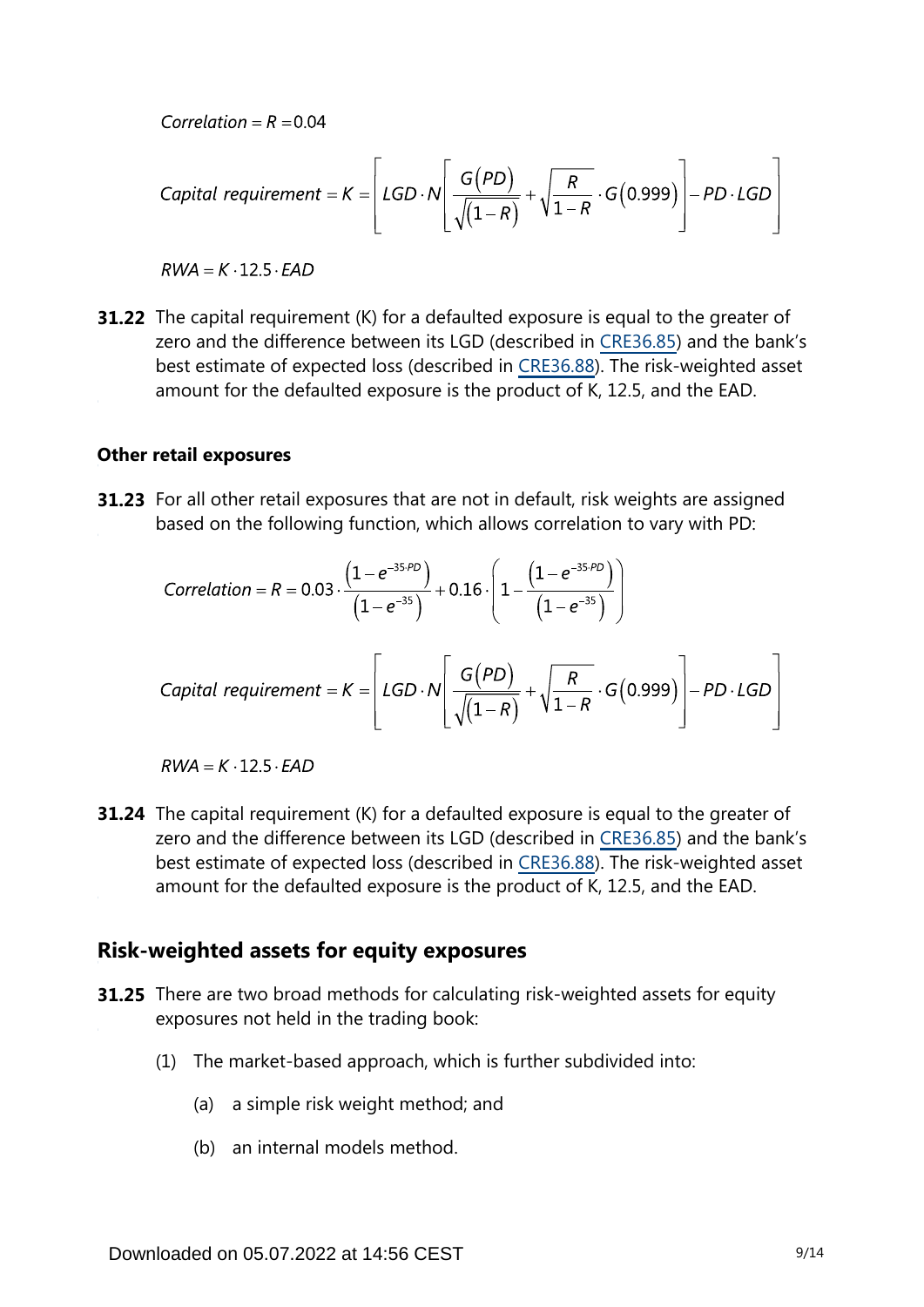- (2) The PD/LGD approach.
- **31.26** RWA for equity exposures in the trading book are subject to the market risk capital rules.
- **31.27** Supervisors will decide which approach or approaches will be used by banks, and in what circumstances. Certain equity holdings are excluded as defined in [CRE31.](https://www.bis.org/basel_framework/chapter/CRE/31.htm?tldate=20210228&inforce=20191215&published=20191215#paragraph_CRE_31_20191215_31_43) [43](https://www.bis.org/basel_framework/chapter/CRE/31.htm?tldate=20210228&inforce=20191215&published=20191215#paragraph_CRE_31_20191215_31_43) to [CRE31.45](https://www.bis.org/basel_framework/chapter/CRE/31.htm?tldate=20210228&inforce=20191215&published=20191215#paragraph_CRE_31_20191215_31_45) and are subject to the capital charges required under the standardised approach.
- **31.28** Where supervisors permit both methodologies, banks' choices must be made consistently, and in particular not determined by regulatory arbitrage considerations.
- **31.29** Investments in significant minority- or majority-owned and -controlled commercial entities below the materiality thresholds in [CRE20.33](https://www.bis.org/basel_framework/chapter/CRE/20.htm?tldate=20210228&inforce=20191215&published=20191215#paragraph_CRE_20_20191215_20_33) must be riskweighted using the approaches in this chapter [\(CRE31\)](https://www.bis.org/basel_framework/chapter/CRE/31.htm?tldate=20210228&inforce=20191215&published=20191215), with the relevant risk weight subject to a floor of 100%. Investments in excess of the materiality thresholds must be risk-weighted at 1250%.

#### **Market-based approach**

**31.30** Under the market-based approach, institutions are permitted to calculate the minimum capital requirements for their banking book equity holdings using one or both of two separate and distinct methods: a simple risk weight method or an internal models method. The method used should be consistent with the amount and complexity of the institution's equity holdings and commensurate with the overall size and sophistication of the institution. Supervisors may require the use of either method based on the individual circumstances of an institution.

## **Market-based approach: simple risk weight method**

**31.31** Under the simple risk weight method, a 300% risk weight is to be applied to equity holdings that are publicly traded and a 400% risk weight is to be applied to all other equity holdings. A publicly traded holding is defined as any equity security traded on a recognised security exchange.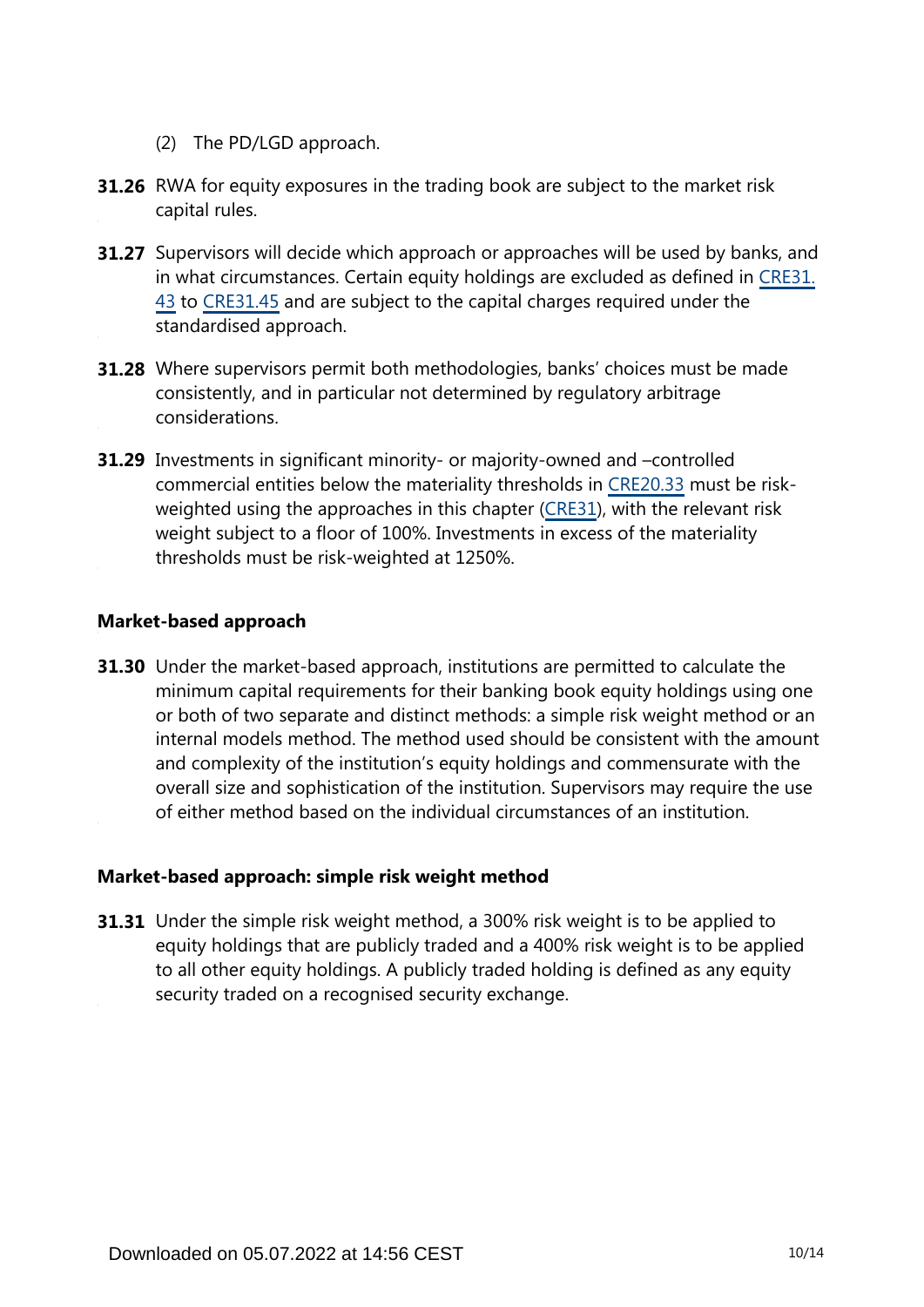**31.32** Short cash positions and derivative instruments held in the banking book are permitted to offset long positions in the same individual stocks provided that these instruments have been explicitly designated as hedges of specific equity holdings and that they have remaining maturities of at least one year. Other short positions are to be treated as if they are long positions with the relevant risk weight applied to the absolute value of each position. In the context of maturity mismatched positions, the methodology is that for corporate exposures.

## **Market-based approach: internal models method**

- **31.33** IRB banks may use, or may be required by their supervisor to use, internal risk measurement models to calculate the risk-based capital requirement. Under this alternative, banks must hold capital equal to the potential loss on the institution's equity holdings as derived using internal value-at-risk models subject to the 99th percentile, one-tailed confidence interval of the difference between quarterly returns and an appropriate risk-free rate computed over a long-term sample period. The capital charge would be incorporated into an institution's risk-based capital ratio through the calculation of risk-weighted equivalent assets.
- **31.34** The risk weight used to convert holdings into risk-weighted equivalent assets would be calculated by multiplying the derived capital charge by 12.5 (ie the inverse of the minimum 8% risk-based capital requirement). Capital charges calculated under the internal models method may be no less than the capital charges that would be calculated under the simple risk weight method using a 200% risk weight for publicly traded equity holdings and a 300% risk weight for all other equity holdings. These minimum capital charges would be calculated separately using the methodology of the simple risk weight approach. Further, these minimum risk weights are to apply at the individual exposure level rather than at the portfolio level.
- **31.35** A bank may be permitted by its supervisor to employ different market-based approaches to different portfolios based on appropriate considerations and where the bank itself uses different approaches internally.
- **31.36** Banks are permitted to recognise guarantees but not collateral obtained on an equity position wherein the capital requirement is determined through use of the market-based approach.

#### **PD/LGD approach**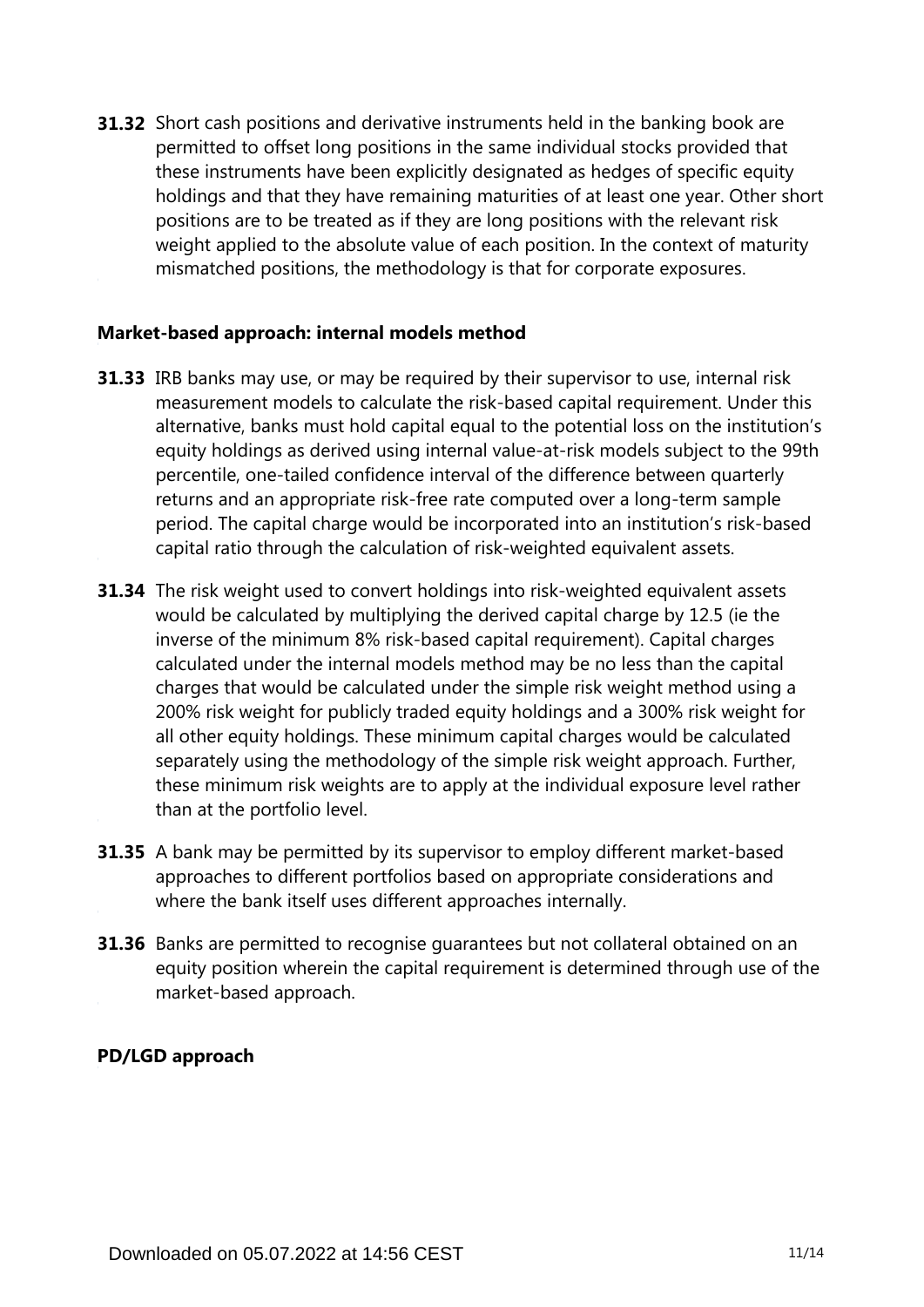- <span id="page-11-3"></span><span id="page-11-2"></span>**31.37** The minimum requirements and methodology for the PD/LGD approach for equity exposures (including equity of companies that are included in the retail asset class) are the same as those for the IRB foundation approach for corporate exposures subject to the following specifications:[2](#page-11-0)
	- (1) The bank's estimate of the PD of a corporate entity in which it holds an equity position must satisfy the same requirements as the bank's estimate of the PD of a corporate entity where the bank holds debt. $3$  If a bank does not hold debt of the company in whose equity it has invested, and does not have sufficient information on the position of that company to be able to use the applicable definition of default in practice but meets the other standards, a 1.5 scaling factor will be applied to the risk weights derived from the corporate risk-weight function, given the PD set by the bank. If, however, the bank's equity holdings are material and it is permitted to use a PD/LGD approach for regulatory purposes but the bank has not yet met the relevant standards, the simple risk-weight method under the market-based approach will apply.
	- (2) An LGD of 90% would be assumed in deriving the risk weight for equity exposures.
	- (3) For these purposes, the risk weight is subject to a five-year maturity adjustment whether or not the bank is using the explicit approach to maturity elsewhere in its IRB portfolio.

## *Footnotes*

- <span id="page-11-0"></span>*There is no advanced approach for equity exposures, given the 90% LGD assumption. [2](#page-11-2)*
- <span id="page-11-1"></span>*In practice, if there is both an equity exposure and an IRB credit exposure to the same counterparty, a default on the credit exposure would thus trigger a simultaneous default for regulatory purposes on the equity exposure. [3](#page-11-3)*
- **31.38** Under the PD/LGD approach, minimum risk weights as set out in [CRE31.39](https://www.bis.org/basel_framework/chapter/CRE/31.htm?tldate=20210228&inforce=20191215&published=20191215#paragraph_CRE_31_20191215_31_39) and [CRE31.40](https://www.bis.org/basel_framework/chapter/CRE/31.htm?tldate=20210228&inforce=20191215&published=20191215#paragraph_CRE_31_20191215_31_40) apply. When the sum of UL and EL associated with the equity exposure results in less capital than would be required from application of one of the minimum risk weights, the minimum risk weights must be used. In other words, the minimum risk weights must be applied, if the risk weights calculated according to [CRE31.37](https://www.bis.org/basel_framework/chapter/CRE/31.htm?tldate=20210228&inforce=20191215&published=20191215#paragraph_CRE_31_20191215_31_37) plus the EL associated with the equity exposure multiplied by 12.5 are smaller than the applicable minimum risk weights.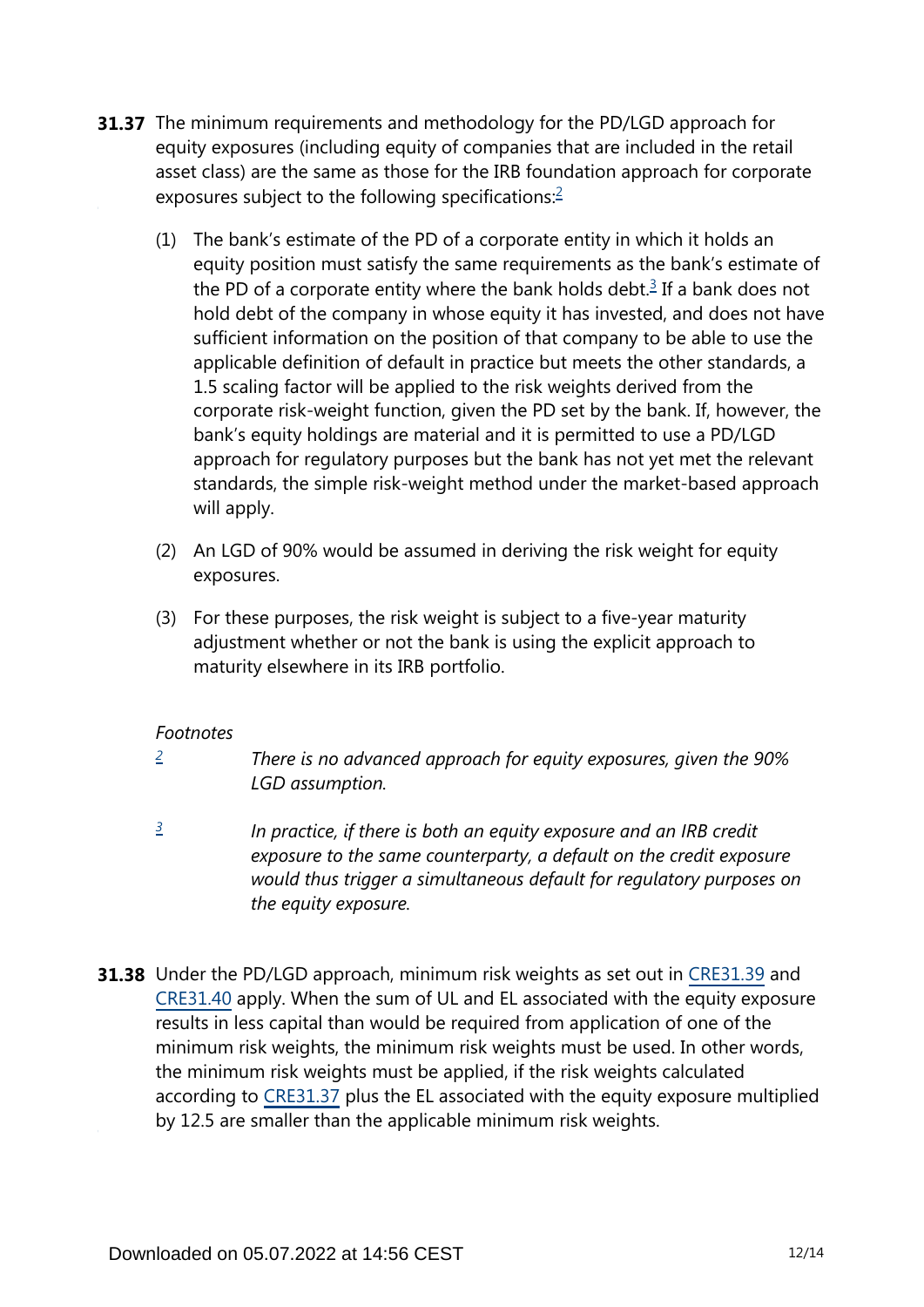# **31.39**

A minimum risk weight of 100% applies for the following types of equities for as long as the portfolio is managed in the manner outlined below:

- (1) Public equities where the investment is part of a long-term customer relationship, any capital gains are not expected to be realised in the short term and there is no anticipation of (above trend) capital gains in the long term. It is expected that in almost all cases, the institution will have lending and/or general banking relationships with the portfolio company so that the estimated probability of default is readily available. Given their long-term nature, specification of an appropriate holding period for such investments merits careful consideration. In general, it is expected that the bank will hold the equity over the long term (at least five years).
- (2) Private equities where the returns on the investment are based on regular and periodic cash flows not derived from capital gains and there is no expectation of future (above trend) capital gain or of realising any existing gain.
- **31.40** For all other equity positions, including net short positions (as defined in [CRE31.32](https://www.bis.org/basel_framework/chapter/CRE/31.htm?tldate=20210228&inforce=20191215&published=20191215#paragraph_CRE_31_20191215_31_32) ), capital charges calculated under the PD/LGD approach may be no less than the capital charges that would be calculated under a simple risk weight method using a 200% risk weight for publicly traded equity holdings and a 300% risk weight for all other equity holdings.
- **31.41** The maximum risk weight for the PD/LGD approach for equity exposures is 1250%. This maximum risk weight can be applied, if risk weights calculated according to [CRE31.37](https://www.bis.org/basel_framework/chapter/CRE/31.htm?tldate=20210228&inforce=20191215&published=20191215#paragraph_CRE_31_20191215_31_37) plus the EL associated with the equity exposure multiplied by 12.5 exceed the 1250% risk weight.
- **31.42** Hedging for PD/LGD equity exposures is, as for corporate exposures, subject to an LGD of 90% on the exposure to the provider of the hedge. For these purposes equity positions will be treated as having a five-year maturity.

## **Exclusions to the market-based and PD/LGD approaches**

**31.43** Equity holdings in entities whose debt obligations qualify for a zero risk weight under the standardised approach to credit risk can be excluded from the IRB approaches to equity (including those publicly sponsored entities where a zero risk weight can be applied), at the discretion of the national supervisor. If a national supervisor makes such an exclusion this will be available to all banks.